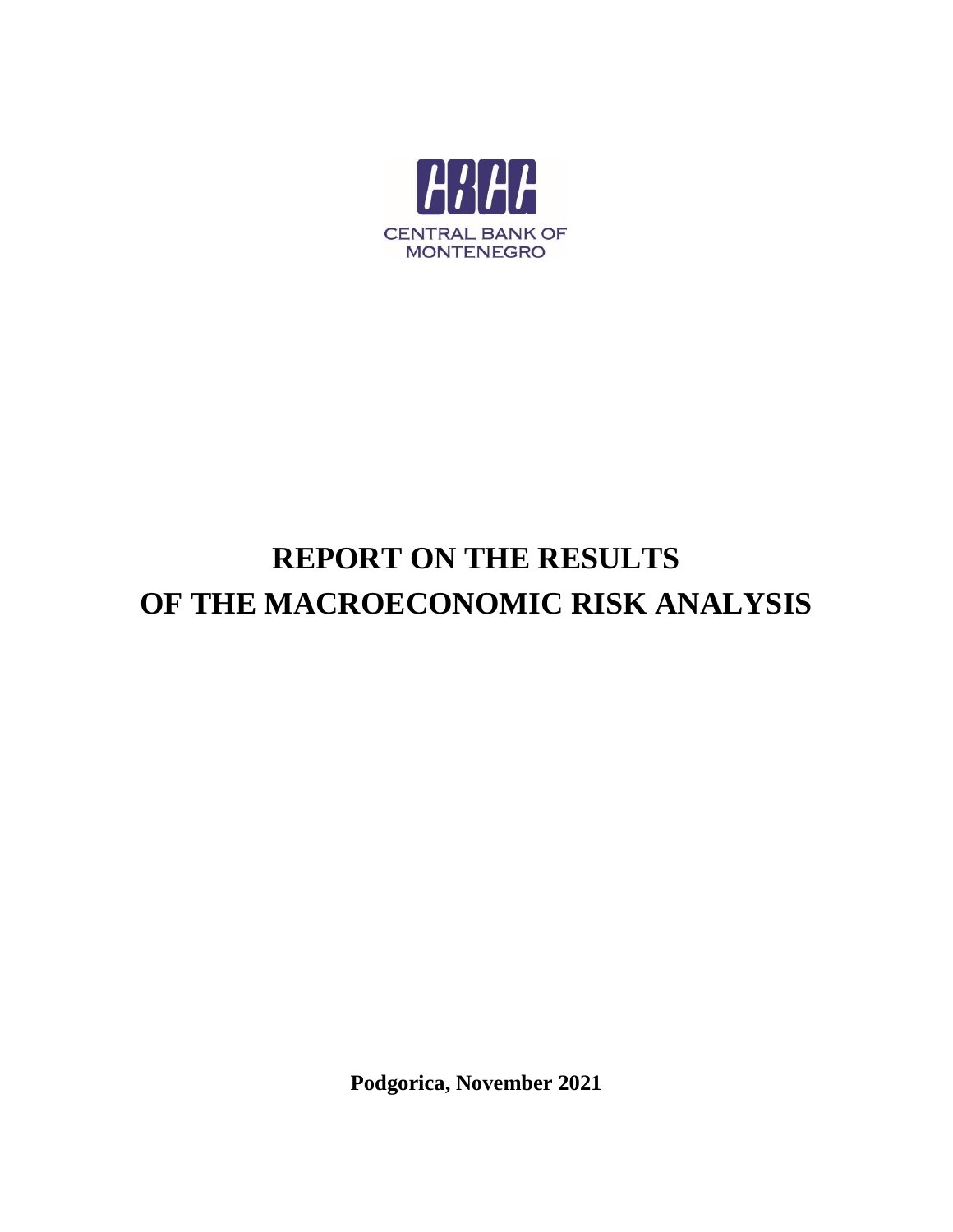Pursuant to Article 14 item 9 and Article 45 paragraph 2 item 5 of the Central Bank of Montenegro Law (OGM 40/10, 46/10, 6/13, and 70/17), at its meeting held on 10 November 221, the Council of the Central Bank of Montenegro adopted the following

# **REPORT ON THE RESULTS OF THE MACROECONOMIC RISK ANALYSIS**

## **1. Introductory remarks**

This analysis covers the macroeconomic risks that Montenegro faces. The identification of individual risks does not mean that they will materialize, but that it is necessary to carefully monitor them in the coming period and take preventive measures to combat them or minimize their impact if it is not possible to completely eliminate them. Economic policy makers should pay attention to all indicated macroeconomic risks, bearing in mind that this is not a final list as new risks keep emerging. The risks analysed in this study are divided into: short-term and long-term macroeconomic risks, risks from the banking system, fiscal risks, inflation risk, external risks, and the like.

## **2. Short-term macroeconomic risks**

**Continued growth of energy prices and limited availability on world markets -** Rising energy prices may adversely affect economic developments in Montenegro. This primarily refers to the growth of the value of imports, the deterioration of the balance of payments, and growing inflation expectations. Limited availability of energy, should it occur, could cause a stagnation of economic trends.

Oil prices rose to over USD 80/bbl in October. According to the forecast of the International Energy Agency (IEA), by the end of this year and in 2022, the global demand for oil will increase further, as will production. Global inventories are declining. The notable uptrend in electricity prices has begun in June 2021, and the highest price was recorded in early October this year, EUR 270/MWh. According to futures contracts for the rest of this year, the price will remain above EUR 200/MWh, and it will remain at this level in the first quarter of 2022 due to expected higher consumption during the winter months. In the second and third quarters, the price is expected to fall to close to EUR 100/MWh which is, however, twice as high as in recent years. Gas prices have also grown remarkably. In January this year, it averaged at EUR17.5/MWh only to reach EUR 116.4/MWh in early October. According to futures contracts, the price of gas will range from EUR 85 to 90/MWh by the end of the first quarter of 2022, after which a decline is expected, although not to the level it was in the same period this year.

**Growing illiquidity in the real economy –** A risk of liquidity shortfall in the real economy has been present as of the COVID-19 pandemic outbreak. This risk is moderate but with growing tendency and impact intensity.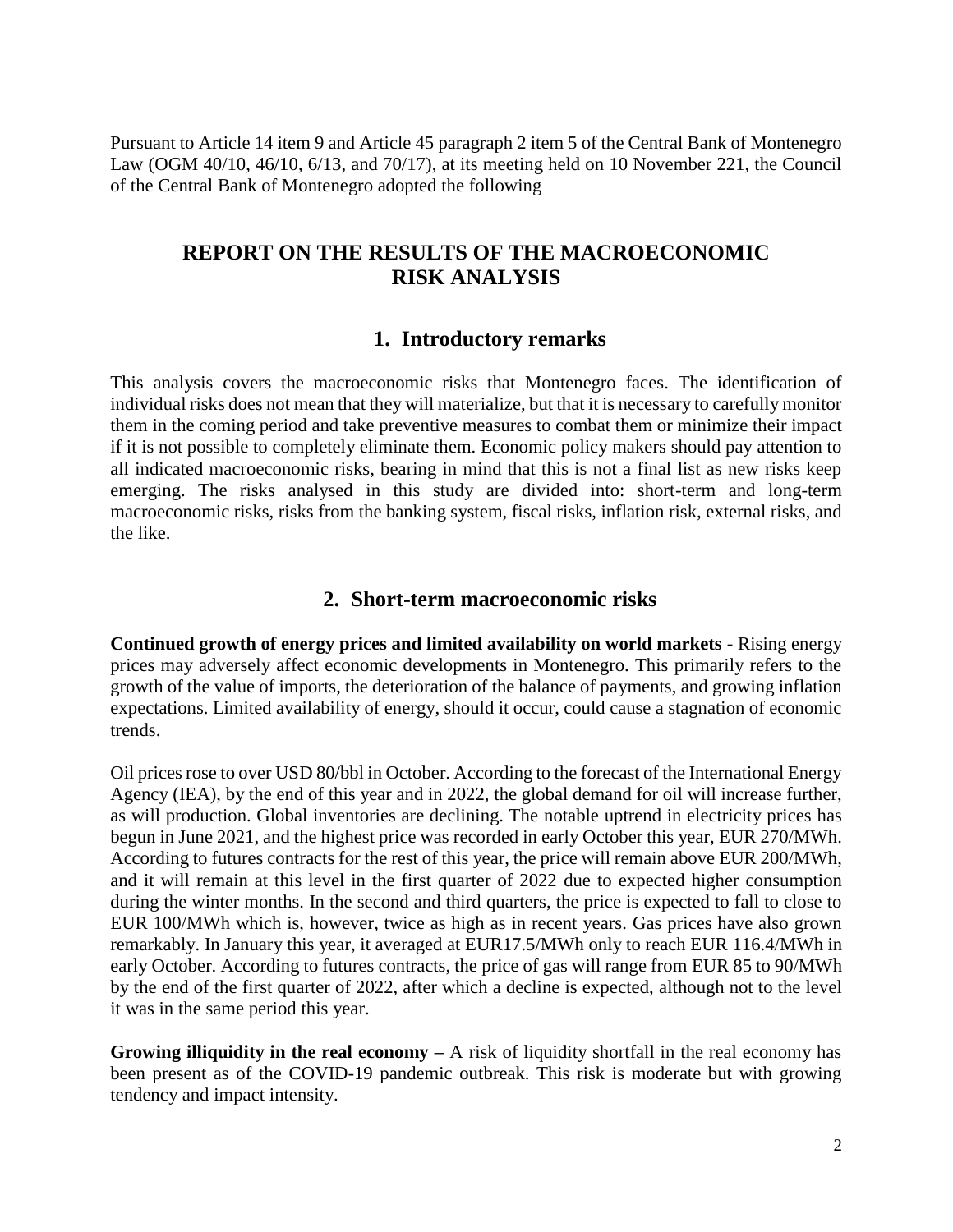In the period from 31 March 2019 until 30 September 2021, the number of blocked economic entities registered in the Central Register of Business Entities increased by 4.6% or by 1,233 (from 14,151 to 15,384). The amount of frozen funds increased in the same period by 35% or by 185.8 million euros (from 638.2 million euros to 824.0 million euros), while the average amount of frozen funds per debtor increased by 8.5 million euros or 18.8%. At the same time, the share of the 10 largest debtors in the total amount of the blockade increased from 14.7% to 23.01%, and that of the 50 largest debtors from 36.9% to 44.3%. This indicates that the largest portion of the frozen amounts refers to the largest debtors, as well as that long-term debts account for the largest part of the debts given that out of 824.0 million euros, only some 8% referred to continuous blockades with maturities of up to 365 days.

The growing illiquidity of the economy poses a multiple risk to the Montenegrin economy. The limited ability to collect receivables from creditors (commercial, banks and the government) jeopardizes the stability of the banking sector and government budget revenues. This also has a negative effects on employment as well as on sustainability of "healthy" companies that do not have inherent liquidity problems. Combined, these effects increase credit risk and country risk, which may result in reduced and more expensive lending activity of domestic banks, *i.e.* an increase in the cost of borrowing funds on international financial markets, both for the private sector and the state.

## **3. Long-term macroeconomic risks**

**Climate change** - According to the UN Framework Convention on Climate Change, Montenegro is a vulnerable country. Climate change in Montenegro is manifested through: a) more frequent and longer heat waves and more frequent extremely high and low temperatures, which affects the growth of the average annual temperature and more frequent dry periods during the year, reduction of water potential in Montenegrin rivers, reduction of total annual amounts of snow (years with very intense snowfall are possible), increase in sea temperature, and increase in the number of fires; b) increase in the intensity of rainfall with flood potential, with the impact on soil erosion, penetration of salty sea water into rivers, more pronounced tides and ebbs, increasing wave height, and decreasing beach areas; c) more frequent occurrence of strong stormy winds; and d) occurrence of diseases atypical for the Mediterranean region.

Climate change is having a negative impact on economic growth and prosperity, with fossil fuelbased industries being hit hardest. When it comes to Montenegro`s economy, climate change affects the agricultural sector (through reduced yields and loss of agricultural land), fishery (through lower fish catches), health (through increased treatment costs, i.e. health system costs), the energy sector and industries (through the closure of plants that emit large amounts of CO2, reduced operation of hydropower plants during dry periods), tourism (through changes in tourist flows), the public sector (through rising investment costs in damaged infrastructure, rising economic subsidies and social assistance), construction (through the introduction of new standards in order to increase resilience to the negative effects of climate change and difficult working conditions at high temperatures), the financial sector (through the growth of bad loans and writeoffs, growth of premiums paid in the insurance sector, loss of value of certain financial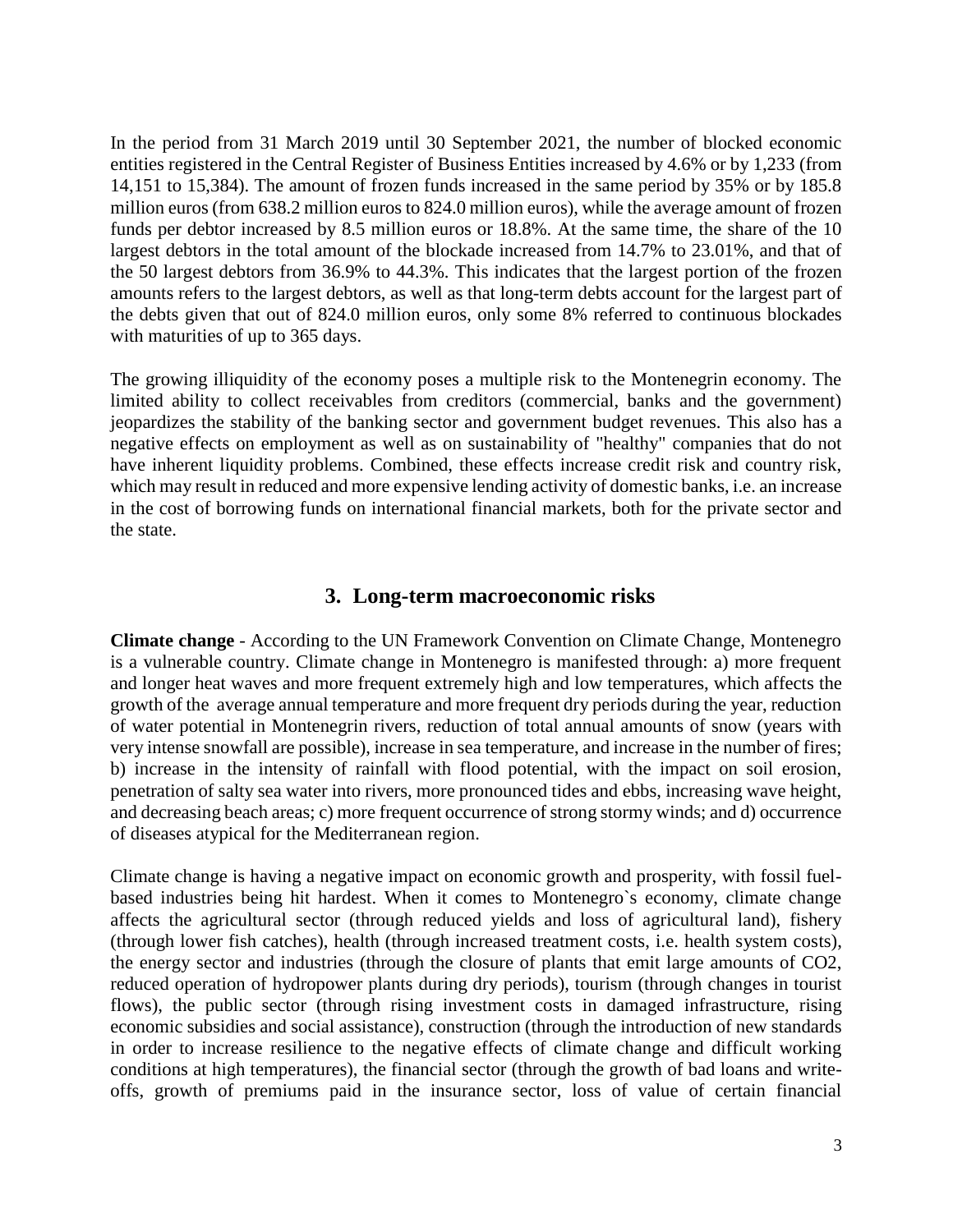instruments), and water management (through reduced water potential, mixing seawater with river flows). All these branches have a significant share in the formation of Montenegro`s GDP. This affects economic growth, employment, inflation, public debt, and the costs of its financing, and jeopardizes both macroeconomic and fiscal stability.

**Health risks** –All risks related to the health of the population, both globally and nationally, have increased significantly over the past two years so that the lives and work of the population are in the state of constant uncertainties. A large number of health institutions warn of the emergence of new viruses and other microorganisms that can have a detrimental effect on the health of the population. The fact is that the consequences and effects of the current pandemic are long-term, as well as that they have a significant material impact. Risks of future pandemics are possible and they are related to high fiscal but also wider macroeconomic risks because they can reduce the health potential of the population, and thus the health balance, i.e. they can result in instability in all areas of human life.

**Low level of diversification of Montenegro`s economy** - Despite significant changes over the past 30 years, the Montenegrin economy is still underdiversified, with the prevailing the service sector and, consequently, a low level of technological equipment, i.e. weak (commodity) export base and high import dependence, with uneven regional development and underutilization of (all) available comparative advantages. As a result, there is a risk of low resilience of the Montenegrin economy to external shocks and boom-bust cycles, as well as to internal shocks caused by a risky model of economic growth based on large FDIs in a small number of projects. High dependence on the service sector was most noticeable during the current pandemic.

In the last five years, ¼ GDP on average has been generated from the export of tourist services, and 75% of GVA in service activities has been generated by tourism, trade, and construction. At the same time, activities with a higher technological base accounted for a mere 11% of GDP. Such a high concentration of GDP in a limited number of sectors indicates inflexibility of the economy and its significant exposure to sector-specific shocks, whether internal or external (such as foreign trade or transport disruptions during the COVID-19 pandemic in 2020). In addition, Montenegro`s economy is highly exposed to boom-bust cycles, which particularly affect labour-intensive activities such as the service industry, which dominates the Montenegrin economic structure. In addition, boom-bust cycles are inherent to the current model of economic growth based on large FDI in a limited number of sectors. This is evidenced by the movement of growth rates of Montenegrin GDP in some years in the last two decades, with a sharp jump in growth in the years of large FDI in tourism or transport projects and low growth in the years of their absence.

**Demographic risks -** The socioeconomic development of Montenegro is accompanied by the demographic transition of the society. Significant aging of the population will cause a significant change in terms of the number and age structure of the population, so it is to be expected that the values of the median age index, the aging index, and the dependence index will increase.<sup>1</sup> Montenegro already has a negative rate of natural increase because the mortality rate (11.7 ‰) is higher than the birth rate (11.4 ‰). Apart from the above, a simple replacement of the population

 $\overline{a}$ 

<sup>&</sup>lt;sup>1</sup> Due to the increase in the number of elderly people, government expenditure will increase due to the need to service pension and health care obligations that will be exposed to high burdens.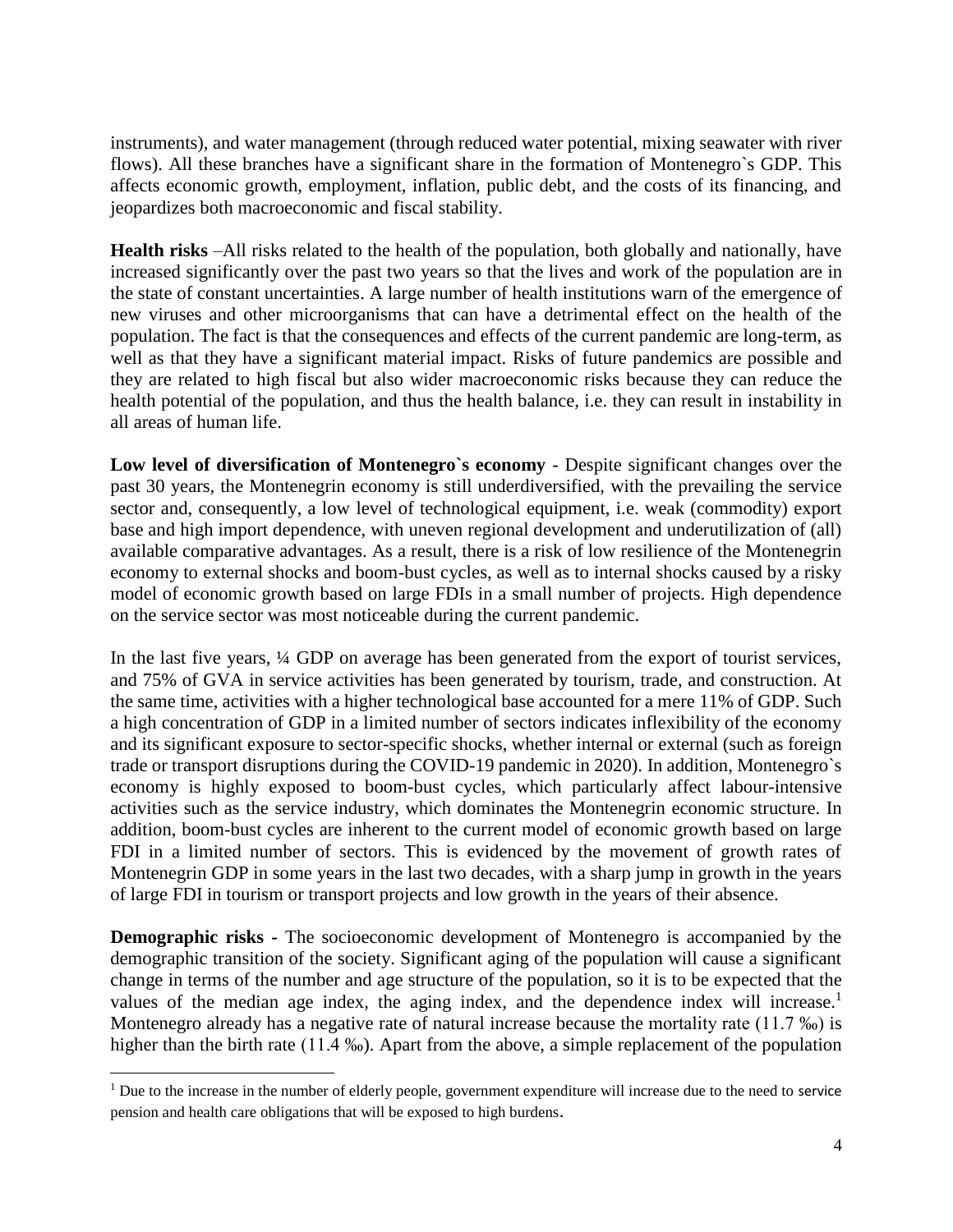has not been achieved since the late 1980s, as the number of children is less than 2.1 per female, which is necessary to maintain the population at the same level.

All this can lead to a shortage of labour<sup>2</sup> (in the long run) and the risk of inefficient handling of that issue.

**Uneven regional development** - According to the Law on Regional Development, Montenegro is divided into three regions, but there is a pronounced discrepancy in regional development of the country. The Northern region lags significantly behind although, paradoxically, most natural resources are concentrated in it. This region, compared to the other two regions (Central and Coastal region) is characterized by high unemployment, outflow of population, underdeveloped infrastructure, low income, low population density, low utilization of natural resources, low living standard, underdeveloped industry, insufficient quality of the labour force, and the like.

**Supply chain risk** - Existing supply chain structures have been optimized for operating costs that had not included new health requirements, restrictions on the movement of people and goods, as well as health risk insurance. With the emergence of new business factors, due to the pandemic, a number of companies have not been able to deal with the growing number of unplanned barriers efficiently. For this reason, the new business conditions have led to the interruption and shortening of supply chains for a number of national companies, especially those that are import-dependent which, in addition to the created restrictions on the demand side, induced an additional shock on the aggregate supply side. To build resilient supply chains, companies have focused on responding adequately to this challenge, which has impacted business cost growth through rising prices of durable and consumer goods, especially for import-dependent countries. Cost increase in prices has led to an increase in business risks created by this phenomenon.

**Statistics challenges and data quality -** Problems in the field of production, publication and dissemination of statistics have been present for a long time. Accurate and reliable information requires improving the quality of statistics, primarily the sources of statistics, in order to influence information symmetry, the effectiveness and efficiency of decision-making. Quality statistics are crucial for making quality decisions at the micro and macro levels.

The risks that Montenegro faces in this area are:

 $\overline{\phantom{a}}$ 

- Incomparable and non-uniform methodology of data collection, sectorisation and disclosure, and, in that sense, the existence of insufficiently reliable and untimely data.
- Non-compliance with the European System of National Accounts ESA2010, with special emphasis on government finance statistics. The importance of implementation of the ESA2010 methodology stems from the fact that it is one of the criteria for the temporary closure of negotiations with the EU for the negotiating chapters 17 - Economic and Monetary Union and 18 – Statistics.

<sup>2</sup> Labour force deficit is also prominent now in some labour market segments such as tourism.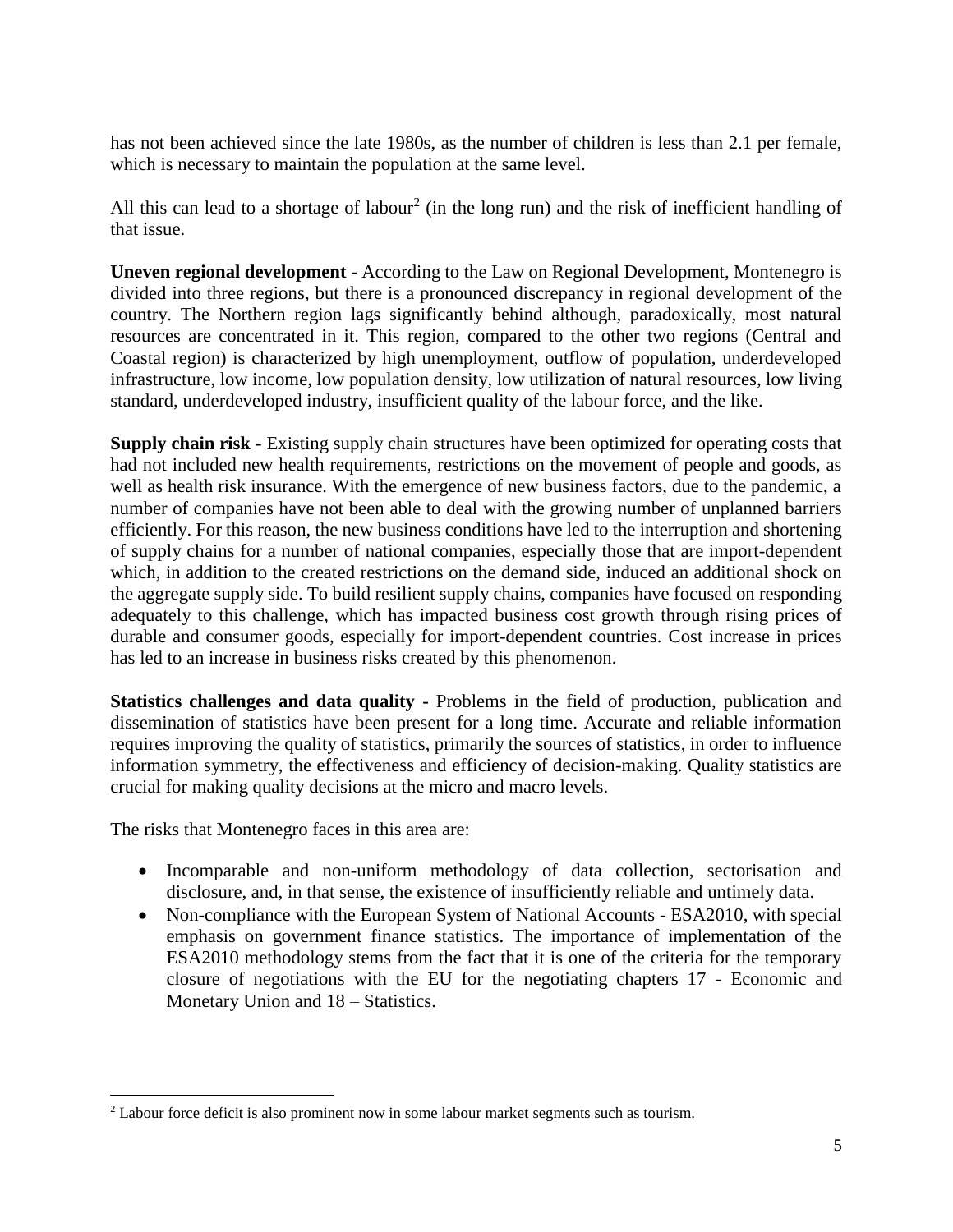Other present challenges are:

- Non-disclosure of all data necessary for decision making;
- Decentralization of existing registers, which leads to inadequate availability, use and differences in data;
- Public unavailability of the key registry of institutional units;
- Insufficient coverage and timeliness of the Central Register of Business Entities, and
- Unsatisfactory administrative capacity of official producers of statistics.

# **4. Risks in the banking sector**

**NPL increase -** In the economy where a number of legal entities are still facing the consequences of the COVID-19 pandemic, accumulated high levels of unemployment, and a potential growth of variable interest rates, there is also a risk of NPL growth in the coming period. Also, it should be taken into consideration that certain temporary measures introduced by the Central Bank of Montenegro (CBCG) to alleviate the impact of the pandemic on the economy and citizens will expire at the end of the current year. Currently, loan amounts under moratorium or restructuring programs are not negligible, but they are not at the level that could bring banks into a credit risk crisis (about 7% of the banks' portfolios). Also, the announced fiscal measures by the Ministry of Finance and Social Welfare (MFSW) will represent a significant financial incentive to those categories of the population in lower pay grades.

**Excessive credit growth -** The risk of excessive credit growth is present, but it remains low with a decreasing intensity of impact. Namely, due to the growth of deposits and rather prudent credit policy of banks in Montenegro, the risk of excessive credit growth is relatively small at the moment, but it should not be completely ruled out. If we look at the deviation of the credit and GDP ratios in relation to the long-term trend of that ratio (credit-to-gdp gap), it can be seen that the ratio is currently slightly above its long-term trend. However, the growth of this ratio was not predominantly influenced by credit growth, but rather by a fall in GDP due to the COVID-19 pandemic. Even in the pre-pandemic years, there was no excessive general credit growth in Montenegro, but only certain episodes in certain segments such as cash retail loans which, due to their poor security, led to the accumulation of endogenously generated risks. The Central Bank has mitigated this risk with previously adopted macroprudential measures.

**Exposure of banks to the state -** The risk of banks' exposure to the state is present, but it is low with a downward direction and intensity of influence. Namely, over the years prior to the pandemic, this exposure continuously grew, reaching the level of 15%-16% of banks' assets on the eve of the COVID-19 pandemic. This was due to the favourable return-risk ratio in relation to other investment opportunities of banks, as well as the application of zero risk weight in accordance with the Basel principles. The aforementioned level of exposure was above the average recorded in the region. However, that vulnerability decreased during the pandemic as the exposure dropped by a few percentage points, in the context of the issuance of government Eurobonds in December 2020 (which were mostly bought by foreign financial institutions) in parallel with the Government`s exit from the domestic treasury bills market.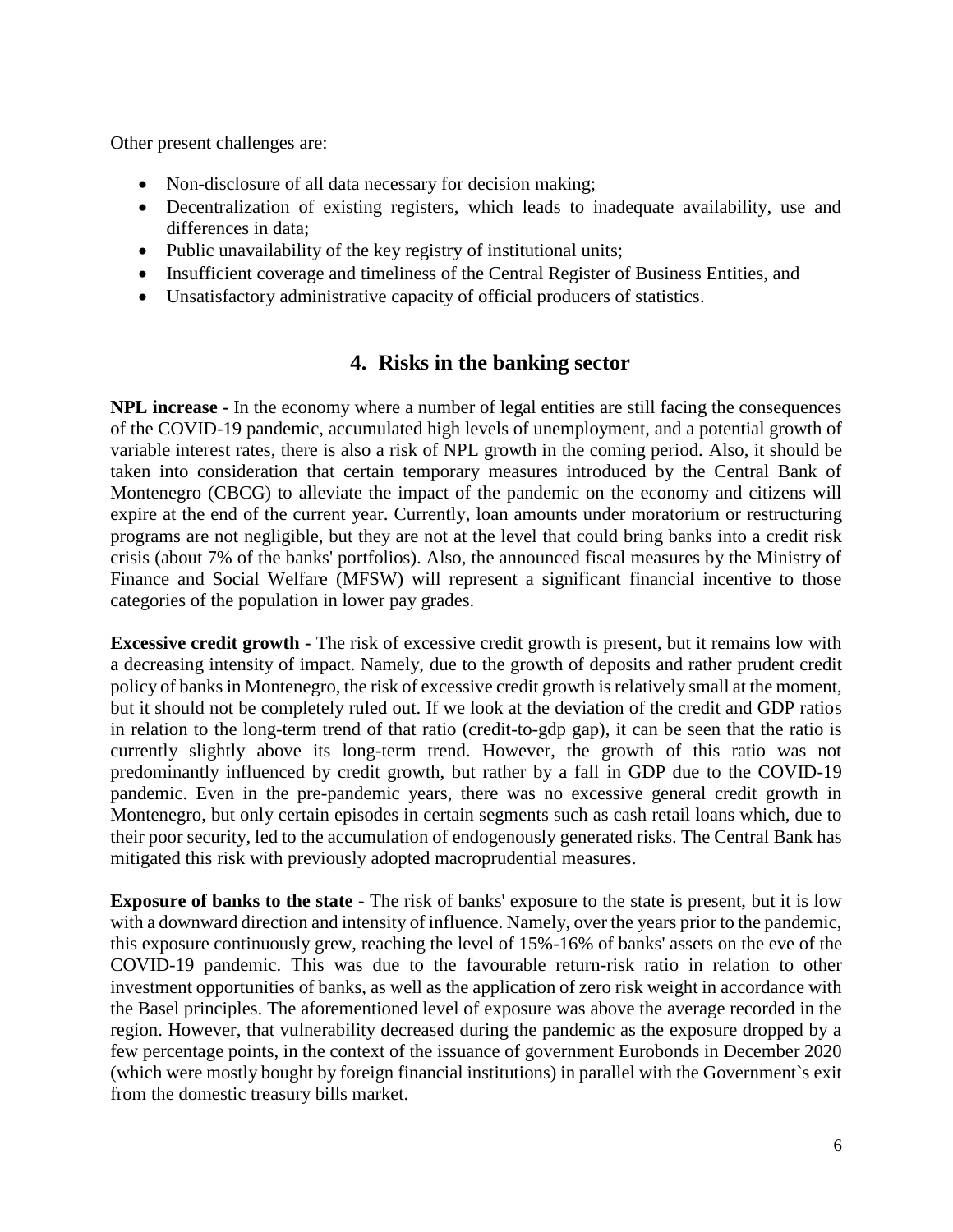**Increase of variable interest rates -** Interest rate risk is present and it is at a moderate level with a growing direction and of moderate intensity. The European Central Bank (ECB) had been pursuing a non-standard monetary policy for many years, first in response to the Global financial crisis and, recently, the COVID-19 pandemic. However, the normalisation of the ECB policy in the medium-term is expected with the obvious rise in prices in the euro area and a gradual recovery. The growth of rates on the euro market will have an impact on the growth of variable interest rates on the Montenegrin market. <sup>3</sup> This can affect the credit risk of debtors who had agreed on a variable interest rate<sup>4</sup>, and can also negatively affect investments and growth of government borrowing costs.

Also, the impact of the growth of euro rates is potentially present in the eventual issuance of government bonds on the international market. It is clear that if the euro rates move into the positive zone, the rates for Montenegrin borrowing will also increase. However, it should be noted that Montenegro is currently more present in the capital market than it was ten years ago, so the yields are in a more stable relationship with the usual market parameters. The latest bond issues had a spread compared to the benchmark German Government 10Y bond of around 300bp, while ten years ago these spreads had gone up to 650bp.

## **5. Fiscal risks**

**Budget deficit -** After the pandemic outbreak in the spring of 2020, all countries in the world faced a significant drop in budget revenues, primarily due to the drastic decline in economic activity and the complete closure of certain activities. That was also the case with Montenegro. On the other hand, the implementation of sets of socioeconomic measures to address the impact of the COVID-19 pandemic has led to a significant increase in budget expenditures, so the deficit amounted to a record 10.2% of GDP at the end of 2020. Thus, this was the twelfth consecutive year of a budget deficit, with the average from 2009 to 2020 amounting to 5.3% of GDP.

The 2021 Law on the Budget of Montenegro envisages a budget deficit for this year in the amount of 175.3 million euros or 3.8% of the estimated GDP. Given that the deficit during the first eight months of 2021 amounted to 57.4 million euros or 1.2% of GDP, there is a good chance that the deficit will be lower than planned. Also, considering the projections for 2022, it can be concluded that the risk of budget deficit will still be present in the short-term, but that it will be of a moderate level and declining. It should be taken into account that risks that could arise from the operation of public companies (financial and operating) may increase the deficit level.

 $\overline{a}$ 

<sup>&</sup>lt;sup>3</sup> We believe that the question at this point is not whether there will be an increase in reference interest rates, but when there will rise.

<sup>&</sup>lt;sup>4</sup> As at 30/09/2021, of the total approved bank loans, 71.5% were contracted at a flat rate and 28.5% at a variable interest rate. Of the total retail loans granted, 80% were contracted at a flat rate and about 20% at a variable interest rate. Of the total approved loans for the purchase of apartments and renovation, 59% were contracted at a flat rate and 41% at a variable interest rate. When it comes to wholesale banking loans, 64% were contracted at a flat rate and 36% at a variable interest rate.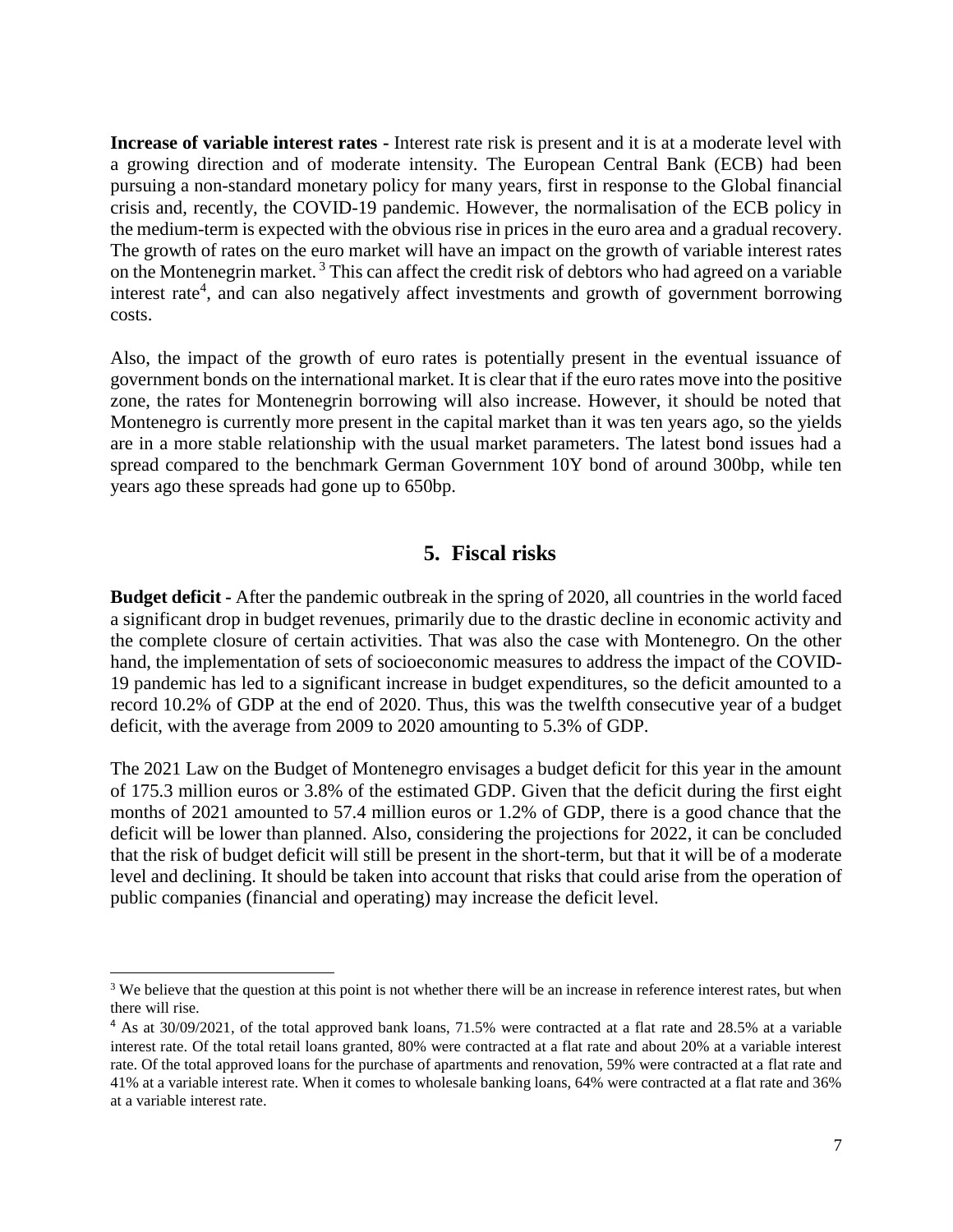**Public debt -** The high amount of deficit at the end of 2020 entailed the need for additional borrowing, which, together with a significant decline in GDP, led to an increase in gross public debt to the level of 4.4 billion euros or 105.3% of GDP, while the government debt amounted to 103.5% of GDP. High level of public debt is the key systemic risk in Montenegro. It is also one of the most important reasons for deterioration of the country`s credit rating, which may increase the price of government borrowing in the medium term.

The estimated GDP growth will affect the reduction of the public debt`s share in GDP in 2021. Also, the completion of the largest infrastructure project in the country, the highway construction, will lead to a gradual decline in the public debt. At the end of June 2021, the government debt amounted to 4,079.2 million euros or 88% of GDP, of which the external debt amounted to 3,652.6 million euros or 78.8% of GDP, while the domestic debt amounted to 426.6 million euros or 9.2% of GDP. Public debt risk remains the most significant high-level systemic risk, albeit being on a downtrend.

**"Marshall Plan – Europe Now" -** The "Marshall Plan - Europe Now" program announced by the MFSW envisages an increase in the minimum wage from 1 January 1 2022 from 250 euros to 450 euros, the abolition of health insurance contributions, the introduction of a non-taxable part of wages up to 700 euros of gross wage, as well as a progressive taxation of earnings and profits of legal entities, increase in the dividend tax rate, introduction of a special tax on cash withdrawals for legal entities, adoption of a new Law on Games of Chance, as well as the introduction of excise duties on products harmful to health (ice cream and sugar and cocoa products).

Positive aspects of this program are the improvement of the economic position of the poorer categories of the population, the reduction of the total tax burden on wages (which is too high), and the suppression of the informal economy.

However, the announced program brings with it a lot of doubts and ambiguities. The increase in the minimum wage, which would cover employees with the lowest education degree, i.e. the lowest coefficient for wage calculation, carries a certain fiscal risk because it raises the issue of adjusting the coefficients between employees with lower and higher education and, consequently, the budget burden given the large number of employees in the public sector (almost 40% of the total number of employees).

Furthermore, the idea of the program is to make some form of redistribution of labour costs paid by employer in such a way that employers would be released from a part of the obligations to the state (health insurance contributions and non-taxable part of wages) and in turn they would waive payment of wages "on hand" and report all employees properly, which would reduce the informal economy. However, a possible undesirable scenario of this tax reform could be a reduction in the number of employees or further tax evasion, despite the expected reduction of the informal economy. Also, the abolition of health insurance contributions, which make up 70% -75% of the total receipts of the Health Insurance Fund, will make the financing of the Fund highly dependent on the budget.

Before the implementation of this program, it is necessary to analyse in detail the revenue side of the budget of Montenegro, i.e. to determine whether the planned progressive taxation of wages, the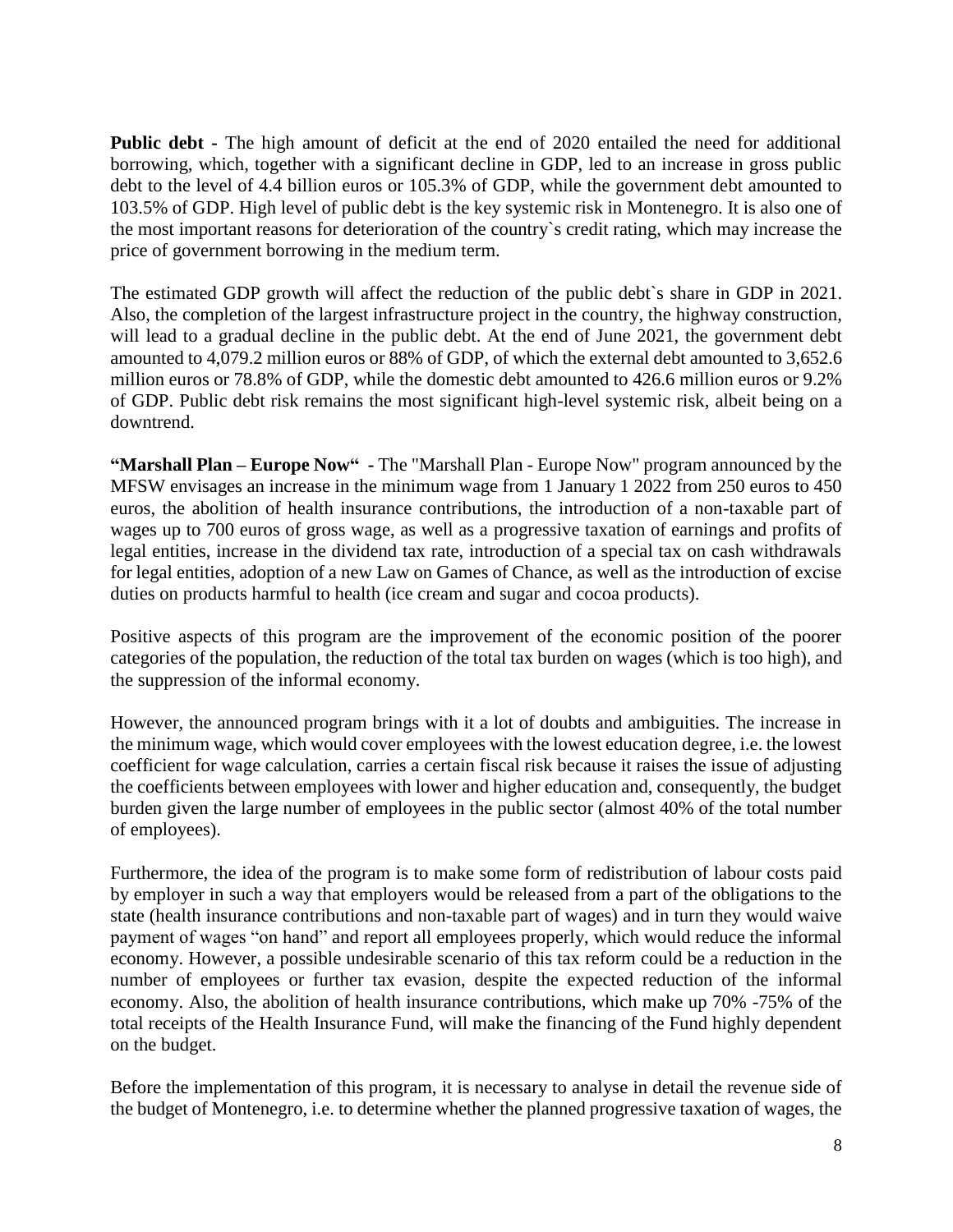introduction of additional excise duties, and the suppression of the informal economy would offset the planned costs. It should be borne in mind that a progressive taxation of wages (if progressive rates are high) and an increase in corporate taxation may adversely affect the investment environment, and that increasing excise duties may lead to growth of the informal economy and even a reduction in public revenues, as this has happened in the past. Also, the growth of average salaries will condition the growth of pensions from 2023, which could further increase the budget deficit. It should be borne in mind that a significant increase in average wages can have a negative impact on the country's competitiveness and the attractiveness of the business environment for foreign direct investment if not accompanied by reciprocal growth in labour productivity.

# **6. Growing inflationary pressures**

The annual inflation rate stood at 2.9% in September 2021, while the average annual inflation for the nine months of this year was 1.8%. The Central Bank's model projection indicates that inflation will range between 2.4% and 3.8% at the end of this year, with the central projection at 3.1%, while the expert assessment indicates that inflation will range from 2% to 4%. Having in mind the euroisation of the Montenegrin economy, the growth of inflation in the country is determined by external factors. Namely, the sharp jump in demand which followed the easing of the coronavirus containment measures, combined with the expansionary policy of central banks and financial assistance provided by countries around the world, has led to a sharp rise in prices globally. Also, the growth energy, metals, and food prices on the international markets significantly contributed to the global growth of prices.

Projections and reactions of key central banks and international financial institutions indicate that the growth of inflation is temporary, i.e. that the market itself will play the role of a regulatory mechanism, and that inflation will soon return to the target framework. The expectations of international institutions indicate that inflation should slow down as we approach the middle of the next year, meaning with the disappearance of the base effect of strong price growth.

The CBCG believes that the risks to the realisation of these projections are still very pronounced. Namely, the continued stagnation in supply chains, with the consequent further growth of energy prices and their further pressure on other prices of goods and services, would further contribute to the growth of inflation expectations. Also, multi-year expansive monetary policies that may affect long-term inflation growth should not be neglected.

Should these risks materialize and/or the inflation spiral widens, it is expected that the leading central banks will react by tightening their monetary policies, that is, by raising interest rates and with new open market operations with the aim of reducing excess liquidity. These measures will affect a decline in global inflation, and consequently the inflation trend in Montenegro.